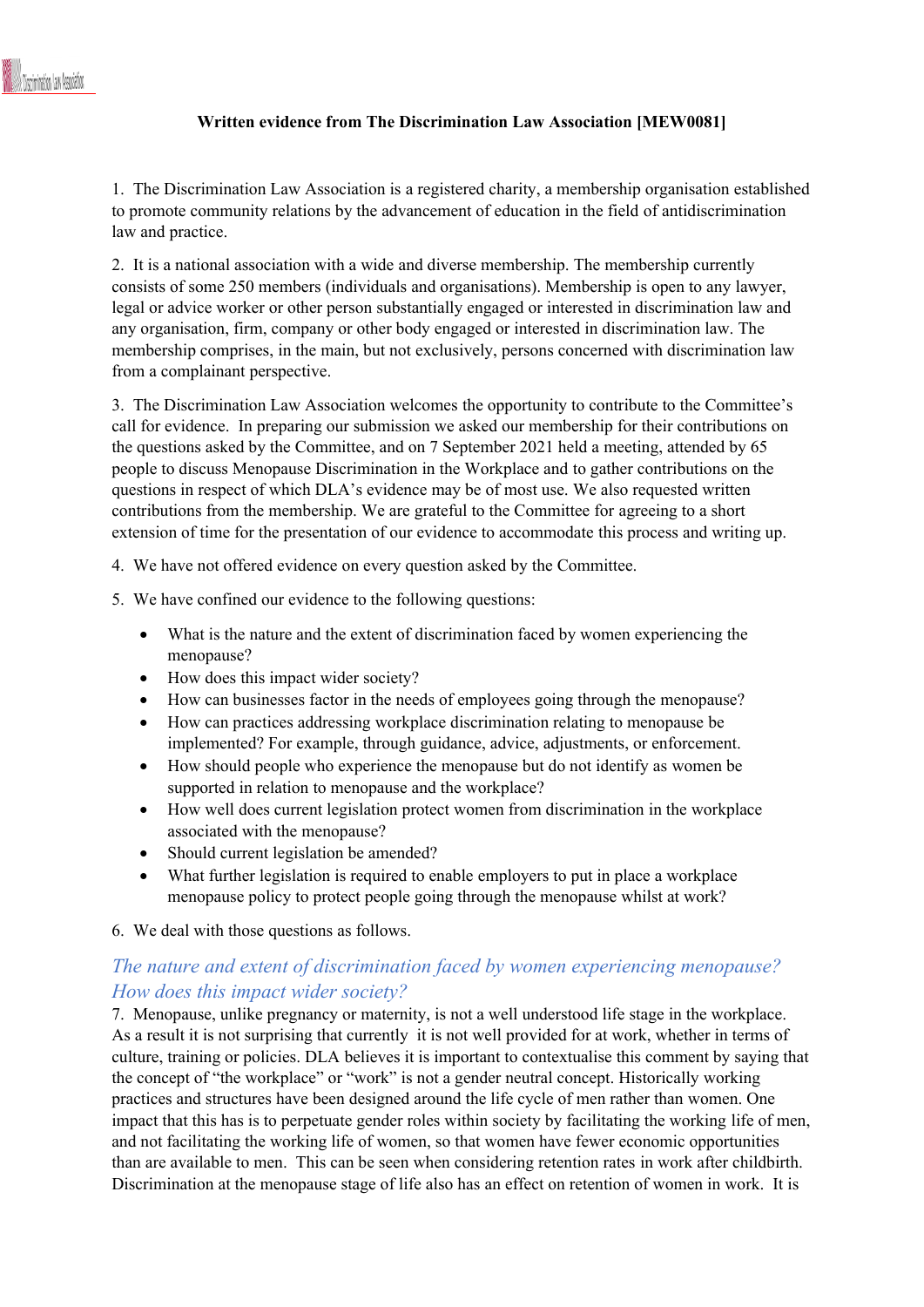important, in DLA's view, that menopause should not be viewed as analogous to an illness or impairment. It is an important part of a woman's life cycle.

8. We received presentations from the Menopause Society and from Menopause at Work which was to the same effect in relating to the understanding of the nature and extend of Menopause in the workplace: 80% of women are menopausal by the age of 54 and this means that it is likely that a woman will have around a third of her life after the menopause. More than 75% of women will experience menopausal symptoms and that 1/3 of women will experience long term symptoms. DLA adds that a woman can expect a substantial part of her economically active life to be after menopause.

9. The main problem, in the view of these organisations, was in relation to access to information and advice on the menopause. Management of menopause may be by medication such as Hormone Replacement Therapy, or alternatives to HRT, but also by lifestyle modifications including diet and exercise. The DLA notes that whilst it can be said therefore that there may be actions which a woman can take to mitigate effects of menopause, the autonomy of a woman must be respected and consideration of how workplaces can accommodate the needs of women experiencing menopausal symptoms should not start from the premise that the woman must take all responsibility for the management of the effects of menopause. To do so would be to behave as if a woman who does not take HRT or engage in mitigating lifestyle changes is responsible for both the effects of menopause in her case, but also for any discrimination stemming from a failure to accommodate her lifecycle needs.

10. The evidence is that 70% of women are in paid employment and women constitute 47% of the UK workforce (according to ONS statistics from 2017). There are 4.3 million women aged 50 and over in employment. Over the last 30 years employment for women aged 55-59 has increased from 49% to 69% and for women aged 60-64 from 18% to 41%. This must in part reflect steps taken to eliminate age discrimination in relation to retirement but also the increasing economic pressures on women to continue to work. The DLA points out that the time that women remain economically active after menopause will accordingly be likely to increase.

11. The obvious point is that many women will experience peri-menopause and menopause whilst in employment. In determining the impact of "discrimination" on women due to menopause it is important to have a clear idea of what we mean by discrimination. The starting point should be, DLA suggests, the internationally recognised concepts of discrimination under the Convention on Elimination of Discrimination Against Women (see below at paragraphs 42-43).

12. The DLA points out that a concept of discrimination which is confined to direct and indirect discrimination, harassment and victimisation under the Equality Act 2010 is unlikely to capture the true impact of the way workplaces are designed on women during the menopause. A key feature of equality law is that like cases be treated alike and that unlike cases be treated differently. The way in which, historically, workplaces and work practices have been designed creates barriers for women affected by the menopause. The model of work has traditionally been based on masculine needs and on the tacit assumption that a worker will be a male worker.

13. If the fact that the needs of women with menopause are different to the needs of those without the menopause is taken into account, the impact of failing to accommodate those needs can be taken into account. That failure is a form of discrimination.

14. The scale of the discrimination can be measured by the responses that have already occurred to it. In 2019 Acas produced guidance on [Menopause](https://webarchive.nationalarchives.gov.uk/ukgwa/20210104111010/https:/archive.acas.org.uk/index.aspx?articleid=6752#Menopause%20and%20the%20law) [at](https://webarchive.nationalarchives.gov.uk/ukgwa/20210104111010/https:/archive.acas.org.uk/index.aspx?articleid=6752#Menopause%20and%20the%20law) [work.](https://webarchive.nationalarchives.gov.uk/ukgwa/20210104111010/https:/archive.acas.org.uk/index.aspx?articleid=6752#Menopause%20and%20the%20law) This recommended that employers need to have policies and conduct training for managers, to ensure that managers understand how the menopause can affect workers; to train managers on how to have a conversation with a worker raising a menopause related concern. It emphasised the need for training on what support and changes might be appropriate for the worker. Finally it recommended that there be training on the law relating to menopause.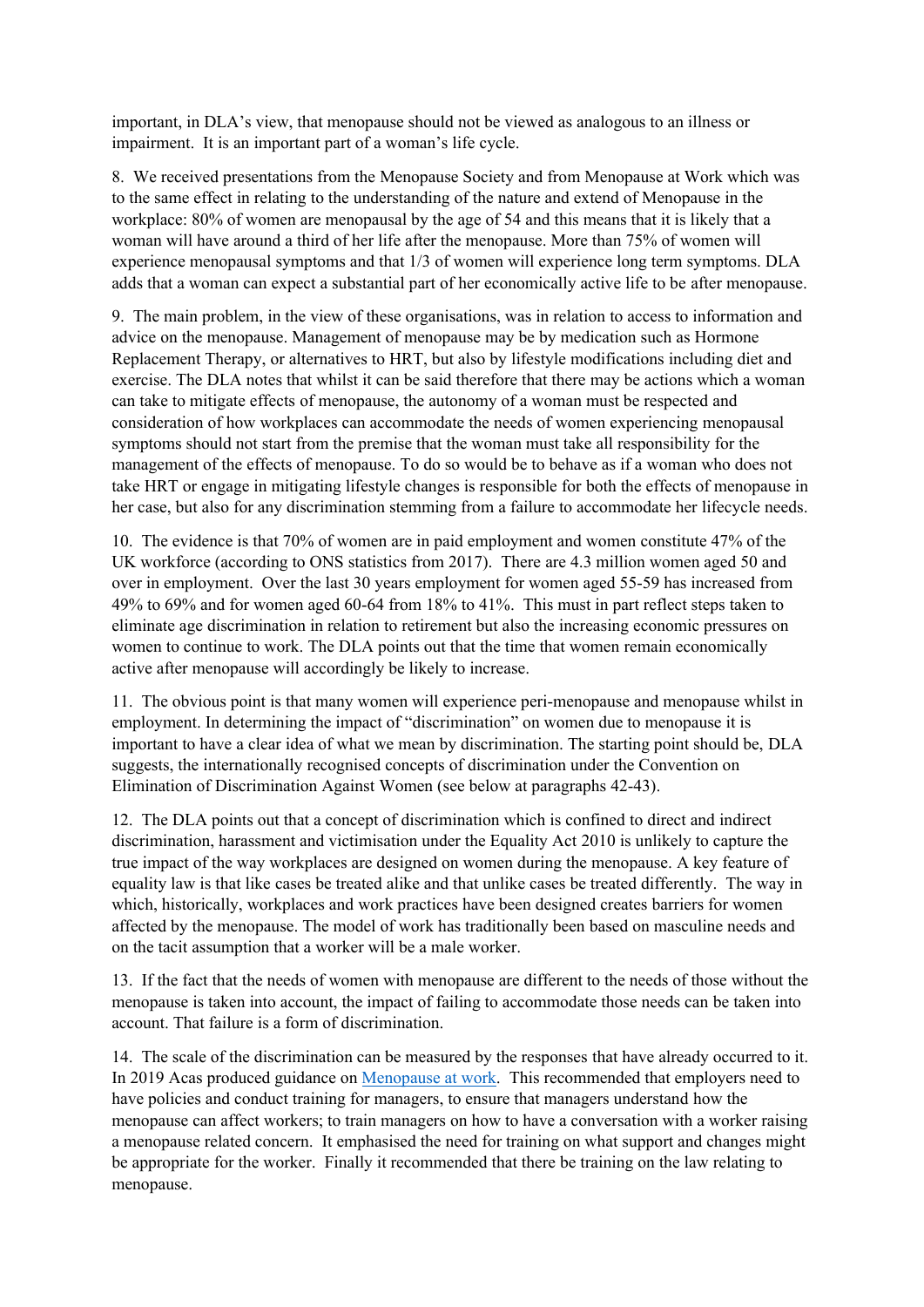15. The reference to the law is a reference to the main types of protection which currently exist in relation to menopause. These are the Equality Act 2010 and the Health and Safety at Work Act 1974 (and Management of Health and Safety at Work Regulations 1999).

16. On a very conservative theoretical estimate of the impact of menopause, from statistics from 2015, and assuming that only 10% the 1,742,000 working women between 50 and 54 experience severe symptoms which affect their work, an annual cost has been calculated of £7,276,334 per year has been estimated.<sup>1</sup> The statistic that 1/4 of this fastest growing demographic contemplate leaving work due to menopause<sup>2</sup> also illustrates the size of the economic problem and in reality the direct workplace cost of menopause is likely to be far higher.

17. The problem therefore is not simply a problem of the impact of less favourable treatment on women with menopause, it is a problem of the needs of a group in society being different to those for whose benefit society has traditionally been structured. To avoid the impact of failure to retain women experiencing menopause in the workforce and to ensure that they can be as productive as men of a similar age, accommodations for this life phase need to be made.

18. Thus the nature of the discrimination faced by women due to menopause breaks down into the following areas:

1. That workplaces are not designed to take account of the female lifecycle properly, resulting in ignorance of the menopause, peri-menopause and its effects, and in working practices which create barriers for women at work

2. Less favourable treatment, indirect discrimination and harassment.

19. Although there is plentiful evidence of category 2 discrimination being a problem, it is likely that category 1 discrimination in reality causes more difficulties for women.

20. As to the impact on wider society, there is a problem for employers which is similar to that surrounding maternity. Because the workplace is not sufficiently designed with the lifecycle needs of women consciously in mind, there are problems of retention of talent at a life point at which very often leadership roles are being taken in organisations.

21. Ignorance in the workforce about menopause and reticence for anyone to speak about menopause has an obvious impact on society more broadly than the workplace. Attitudes to women at common menopausal ages tend to be based on this ignorance. A woman's self image whilst going through this life stage can be profoundly affected by that same reticence, ignorance and misattribution of signs (menopausal symptoms are very often taken to be signs of depression for example). Throughout a woman's life cycle the image she will have as to what to expect at this stage of life will be profoundly affected by the way in which it is or is not socially permissible to talk about menopause.

22. Finally, men's attitudes to the capacities and abilities of women undergoing menopause will be profoundly affected (and often adversely affected) by the social prohibitions or permissions surrounding this part of a woman's life.

*How can businesses factor in the needs of employees going through the menopause?* 23. In order to avoid discrimination under the Equality Act 2010, a business should ensure that its workforce have access to good information on the nature of the menopause and peri-menopause.

<sup>&</sup>lt;sup>1</sup> The effects of menopause transition on women's economic participation in the UK Research report July 2017 Joanna Brewis, Vanessa Beck, Andrea Davies and Jesse Matheson University of Leicester cited by the Menopause Society.

<sup>2</sup> As Sally Leech of Henpicked: Menopause at Work, told DLA's meeting 7 September 2021.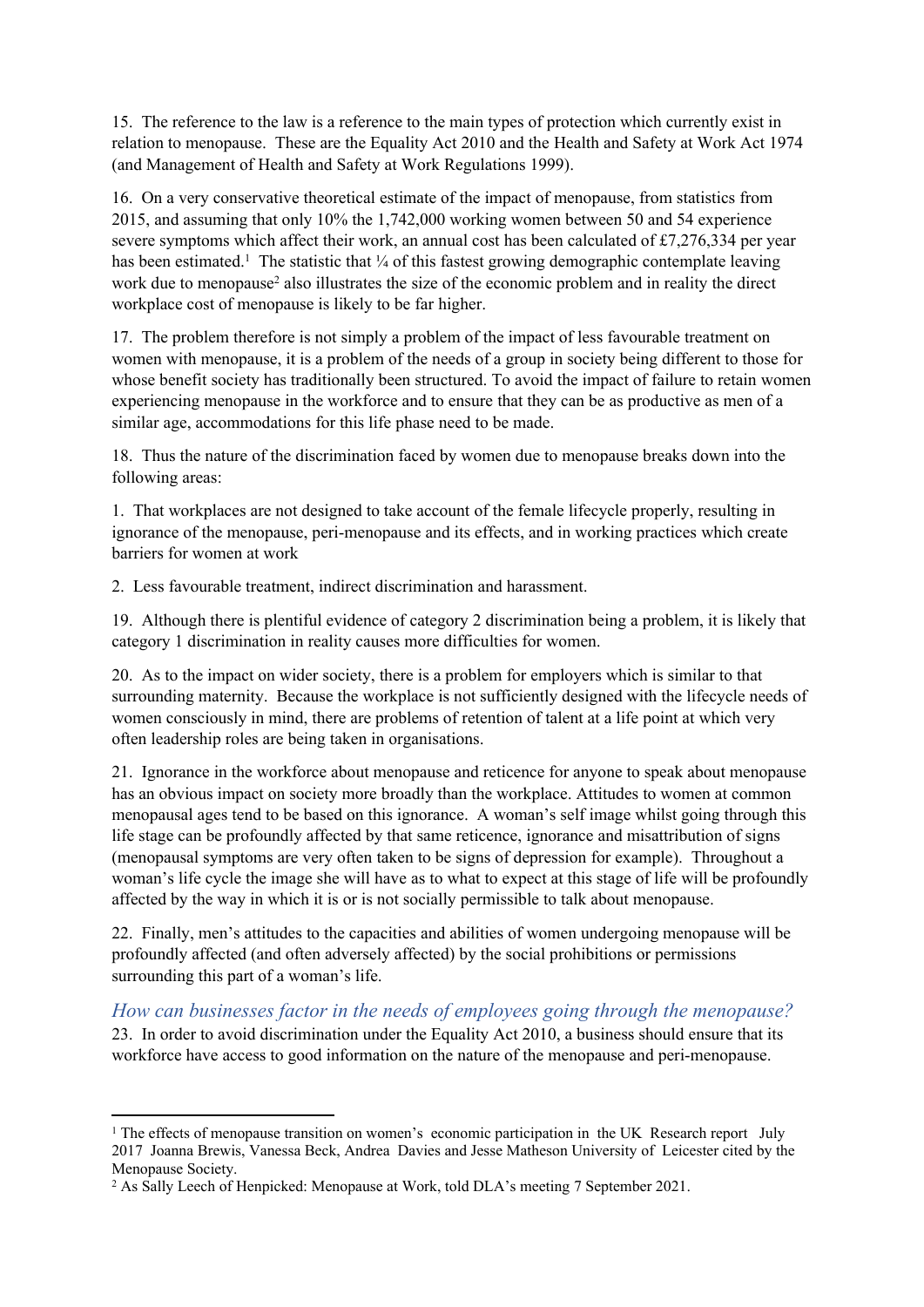24. Many of the accommodations that a woman might need (but not all) will result from the employer's duties under the Health and Safety at Work Act 1974. As Acas pointed out the employer must minimise, reduce or where possible remove workplace health and safety risks for workers. This requires a review of the workplace to ensure that menopausal symptoms are not worsened by the workplace or work practices.

25. The factors recommended by Acas should be assessed: temperature in the workplace; materials used in a uniform (whether it might make the woman feel too hot or worsen skin irritation for example); suitable places for the worker to rest; easily available toilet and washroom facilities; and easily available cold drinking water.

26. However DLA notes that whilst generic steps can be taken, the individual nature of the experience of peri-menopausal symptoms and menopause should also be factored in by the employer. This is why the DLA recommends that a duty to make accommodations in individual cases should be implemented. Common symptoms of peri-menopause and menopause can vary in severity from woman to woman and include those listed in the Acas document. Many of those symptoms are capable of affecting a woman's confidence (for instance hot flushes, tiredness, mood swings, anxiety and panic attacks, struggling to remember).

27. The employer must create a culture in which women feel able to disclose menopausal symptoms at work to their employer. There are a number of ways in which DLA considers this could be achieved. Some involve legislation, and some involve training and awareness raising.

28. For the public sector employer there is already a duty under section 149 of the Equality Act 2010 to have due regard to the need (a) to eliminate unlawful discrimination under the Equality Act 2010 (b) to promote equality of opportunity between men and women (and between those of one age group and another). For these employers consideration should already be given to the ways in which women can be given an equal opportunity to participate in the workplace with men, having regard to the needs of women that differ from those of men. Here the needs of women resulting from their life cycle must be taken into full consideration. The design of the workplace as an inclusive workplace for women as well as men should be given due regard. A public sector employer which does not have a menopause policy, cannot, in the view of DLA, be giving due regard to the need to achieve equal opportunities between men and women.

29. For these, and other, employers, action can be taken now in order to minimise unlawful discrimination against women, by considering use of positive action under s158 Equality Act 2010. This permits the employer to take any action which is a proportionate means of achieving the aim of meeting the needs of women that are different from the needs of men at that life stage. Moreover that section can also be used to enable or encourage women affected by menopause to participate in work where there is a reasonable belief that participation in work is disproportionately low for women affected by the menopause. It does not permit the employer to do anything which is otherwise unlawful under the Act (for example discriminating against men).

30. Menopause at Work and Henpicked both expressed the view that employers need to train and inform managers at all grades on menopause, and how to talk about it.

31. Employers need to start from where it appears society is in terms of how acceptable it is to talk about issues surrounding menopause and recognise that some women will find it difficult to speak about how it is affecting them. It is not realistic to behave as if that reticence is not a potential factor.

31.1. Hence employers with the resources should, in the view of DLA, have the opportunity available to women who wish to bring to the employer's attention an issue connected with the workplace, to have a mediated contact with the employer in order to ensure that they have someone with whom the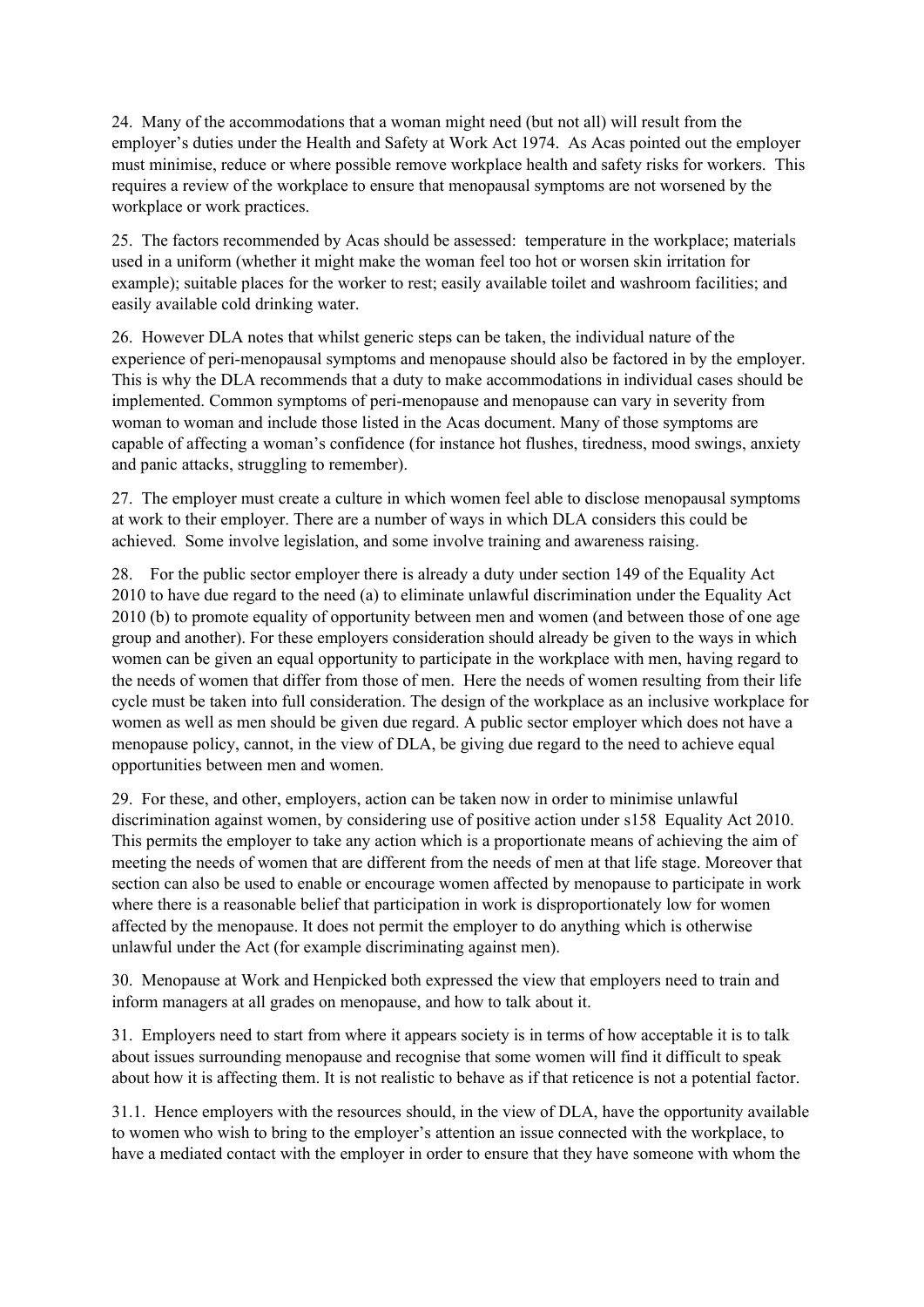worker feels confident enough to speak about their experience of the workplace and menopause, and their consequent needs.

31.2. How this is to be done is itself a difficult issue. Women should not be forced down the route of treating this as a health issue, with the overtone that menopause is a type of defect of health. Something along the lines of a confidential counsellor or adviser or champion might be a way of facilitating initial contact and building confidence in the woman to take her needs to management.

32. Employers should also ensure that their guidance enables women to know what they can do themselves and how the employer will facilitate this should a woman choose to take these steps. For example if a job involves the need for physical strength, the ways in which a woman experiencing menopause can contribute to preserving e.g. muscle mass<sup>3</sup>

33. Finally the employer must ensure that there is proper training on how discrimination in relation to menopause may result in unlawful discrimination under the Equality Act 2010. Currently there is no clear obligation to take this step and greater clarity would be a welcome step.

# *How can practices addressing workplace discrimination relating to menopause be implemented? For example, through guidance, advice, adjustments, or enforcement.*

34. Guidance on current law could go some way towards eliminating unlawful discrimination in the workplace. However the history of purely voluntary codes of guidance does not suggest that this will be very effective in eliminating or reducing discrimination related to a characteristic.

## *Voluntary code?*

35. Thus in 1999 a voluntary non-statutory code "age diversity in the workplace" was launched<sup>4</sup>. This was short lived and not particularly effective in reducing the incidence of age discrimination in the workplace. It was followed in 2006 by the Employment Equality (Age) Regulations 2006 (SI 2006/2408), and subsequently the Equality Act 2010.

## *A Statutory Code from the Equality and Human Rights Commission?*

36. A slightly stronger way in which such practices can be implemented is via the writing of a Statutory Code of Practice by the Equality and Human Rights Commission under its powers in section 14 of the Equality Act 2006. This can contain provisions designed to ensure or facilitate compliance with the Equality Act 2010 or to promote equality of opportunity. A failure to comply with a provision of Code does not of itself make a person liable to criminal or civil proceedings but, by section 15(4) of the Equality Act 2006, it is admissible in evidence in proceedings and it must be taken into account by a tribunal in any case in which it appears to the tribunal to be relevant.

37. Thus the EHRC could be invited to produce a statutory Code on the existing law as it applies to menopause.

## *Above approaches not sufficiently comprehensive*

38. Whilst this would make provision for cases in which the symptoms of menopause amounted to a disability within s6 of the Equality Act 2010, and could make provision for indirect sex discrimination based on menopause or discrimination based on age and sex in respect of menopause, it would not, as matters stand be able to deal with workplace adjustments that might be needed where menopause does not amount to a disability but has an impact on performance within the workplace. It could not, in

[https://humbersidefire.gov.uk/uploads/files/Menopause\\_Policy\\_.pdf](https://humbersidefire.gov.uk/uploads/files/Menopause_Policy_.pdf)

<sup>3</sup> Whilst there will be many contexts in which this would apply, the 2020 Menopause Policy of Humberside Fire and Rescue illustrates this approach at p 8, para 11:

<sup>4</sup> [https://www.eurofound.europa.eu/publications/article/1999/new-code-of-practice-targets-age-discrimination](https://www.eurofound.europa.eu/publications/article/1999/new-code-of-practice-targets-age-discrimination-in-employment)[in-employment](https://www.eurofound.europa.eu/publications/article/1999/new-code-of-practice-targets-age-discrimination-in-employment)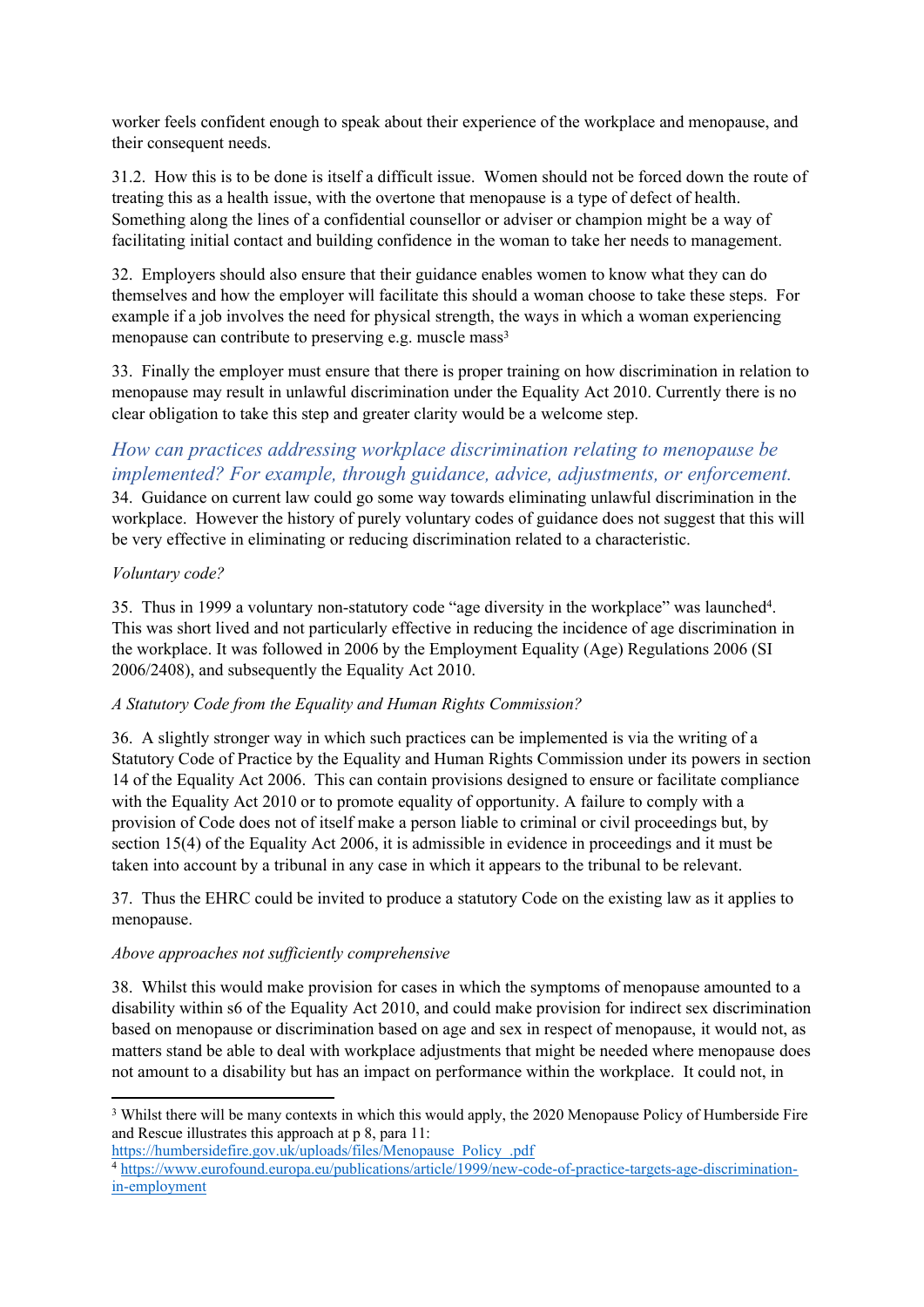other words, meet the need to design the workplace to meet the needs of individual women affected by the menopause.

# *How should people who experience the menopause but do not identify as women be supported in relation to menopause and the workplace?*

39. The question is predicated on the point that the person experiences the menopause. Medically, peri-menopause and menopause are sometimes defined in relation to various hormone deficiency effecting the person. In all cases however the changes in hormone levels are the marker, we understand, for the characteristic we describe as "menopause" (which should at all points include perimenopause).

40. There is no reason why a person who does not identify as a woman but who experiences the menopause should not have the same protection as everyone else who experiences the menopause.

41. Those who have this combination should receive inclusive support in relation to the menopause in the workplace as they too are affected by the male-design of the workplace which does not take account of the needs of those who experience menopause but do not identify as women.

# *How well does current legislation protect women from discrimination in the workplace associated with the menopause?*

42. The starting point for the answer to this question must be the tests laid down in international law in relation to sex discrimination: The Convention on the Elimination of all Forms of Discrimination against Women notes in its preamble:

1. Discrimination against women violates the principles of equality of rights and respect for human dignity, is an obstacle to the participation of women, on equal terms with men, in the …economic …life of their countries, hampers the growth of the prosperity of society and the family and makes more difficult the full development of the potentialities of women in the service of their countries and of humanity (Recital);

43. CEDAW goes on to provide for the elimination of "discrimination against women", which means any restriction made on the basis of sex which has the effect of impairing the enjoyment or exercise by women on a basis of equality of men and women of human rights in the economic or any other field (Article 1). This is the definition we have used when considering whether discrimination has taken place in respect of the design of work and the workplace. CEDAW then states that the states parties shall take all appropriate measures, including legislation, to ensure the full development and advancement of women for the purpose of guaranteeing them the exercise and enjoyment of human rights and fundamental freedoms on a basis of equality with men (Article 3). It then requires the states to "modify the social and cultural patterns of conduct of men and women, with a view to achieving the elimination of prejudices and customary and all other practices which are based on the idea of the inferiority or the superiority of either of the sexes or on stereotyped roles for men and women." (Art. 5). Article 5 is another important principle in considering whether work and the workplace are to be considered a neutral starting place or a starting point predisposed in favour of male life cycles. It is submitted that traditionally work and the workplace have been based on stereotyped role for men and women. Article 11 requires the elimination of discrimination against women in the field of employment in order to ensure on a basis of equality of men and women the same rights (a) to work; (b) to the same employment opportunities; (c) to the right to job security; (d) to protection of health and to safety in working conditions

44. It is against these measures that the current legislation should be tested. The DLA suggests that if this is done it is clear that, in respect of the life cycle of women, these aims are not being achieved. Whilst there is theoretical protection, there is not real practical and effective protection against discrimination based on the life cycle feature of menopause.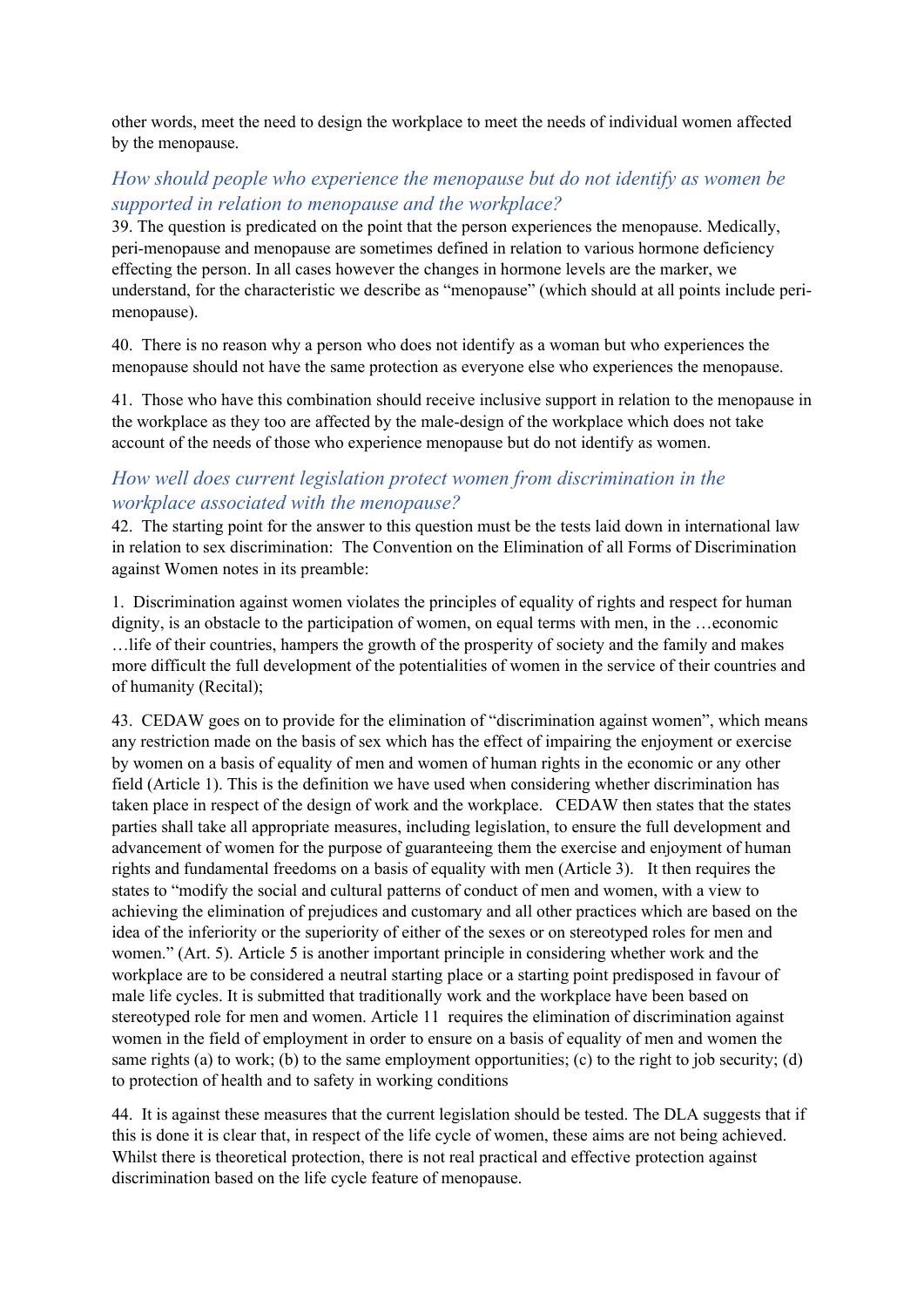45. A brief survey of cases in the employment tribunals mentioning "menopause" or "menopausal" since February 2017 shows that there have been around 44 decisions. DLA is aware of one earlier case, which is mentioned below.

46. Further research shows that the decisions mentioned in the Annex to this evidence, and to which links are given, are the ones in which there has been any extended discussion of menopause or menopause discrimination on various grounds.

47. These 18 cases show that most cases reaching judgment have been treated under the model of disability discrimination. Cases have also involved intersectional cases of age and sex discrimination, and sex discrimination.

48. Some of the cases illustrate the limitations of the current legislation. The case of **[Mrs](https://www.gov.uk/employment-tribunal-decisions/mrs-a-sokolova-v-humdinger-ltd-1805866-slash-2020) [A](https://www.gov.uk/employment-tribunal-decisions/mrs-a-sokolova-v-humdinger-ltd-1805866-slash-2020) [Sokolova](https://www.gov.uk/employment-tribunal-decisions/mrs-a-sokolova-v-humdinger-ltd-1805866-slash-2020) [v](https://www.gov.uk/employment-tribunal-decisions/mrs-a-sokolova-v-humdinger-ltd-1805866-slash-2020) [Humdinger](https://www.gov.uk/employment-tribunal-decisions/mrs-a-sokolova-v-humdinger-ltd-1805866-slash-2020) [Ltd:](https://www.gov.uk/employment-tribunal-decisions/mrs-a-sokolova-v-humdinger-ltd-1805866-slash-2020) [1805866/2020](https://www.gov.uk/employment-tribunal-decisions/mrs-a-sokolova-v-humdinger-ltd-1805866-slash-2020)** para 55-73 illustrates the lack of a concept of reasonable adjustment in relation to menopause discrimination. The claim for indirect sex discrimination failed on the basis that the provision criterion or practice was reasonably necessary to achieve the employer's aim. If the claimant had been able to access the concept of reasonable accommodations for menopause, she arguably would have been able to obtain a remedy.

49. *Direct Discrimination based on sex:* The limitations of showing direct sex discrimination in relation to menopause echo the difficulties in showing direct discrimination in respect of pregnancy, prior to the case of **Webb**. Because menopause is not treated as a necessary indicator of female sex, women have to show that they have experienced less favourable treatment in comparison with a man in comparable circumstances. In the 2012 case of **Merchant**, the claimant was dismissed for capability reasons, but the reason for the reduction in performance resulting in dismissal were health issues relating to menopause. The claimant had to rely on an hypothetical comparator: a man who had significant performance concerns and an underlying health problem understood to effect his concentration at times and relevant to this poor performance. The manager decided that because his wife and the HR adviser had gone through menopause, no further investigations were needed to understand the claimant's menopausal condition or prognosis. The employer did not refer the claimant for medical reports when he would have done so in the case of a man exhibiting similar symptoms to ascertain whether they contributed to the claimant's poor performance and before making a decision on dismissal. The manager took the view that menopause health problems did not require the same approach as other non-female specific health conditions.

50. This approach caters for the situation in which the employer fails to treat the woman in the same way as a man with a health problem is treated. However it does not fully capture the discrimination which takes place where menopausal symptoms result in absence, and that is treated in the same way as health conditions which are not specific to women are treated.

51. *Indirect discrimination:* Thus the claimant who objects to her menopause related absences contributing to sickness trigger points in an absence procedure can only complain about *indirect* discrimination. She must complain that the neutral absence policy rule places her and all women with menopause at the disadvantage of having to take sickness absence. However because the model of indirect discrimination is being used it is open to the employer to justify the use of the sickness absence policy as a proportionate means of achieving a legitimate aim. It is strongly arguable that this is a defect in legal coverage because it reflects an attendance requirement level from a workforce which is set so as to accommodate the likely needs of men, but not of women, who may have need of higher trigger points to ensure that they remain in the workforce.

52. It is questionable whether an employer ought to be able to take into account absences which are advised to be for the medical reason of menopause related symptoms, and to be able to justify the imposition of sanctions on a woman because she is going through this part of the female life cycle.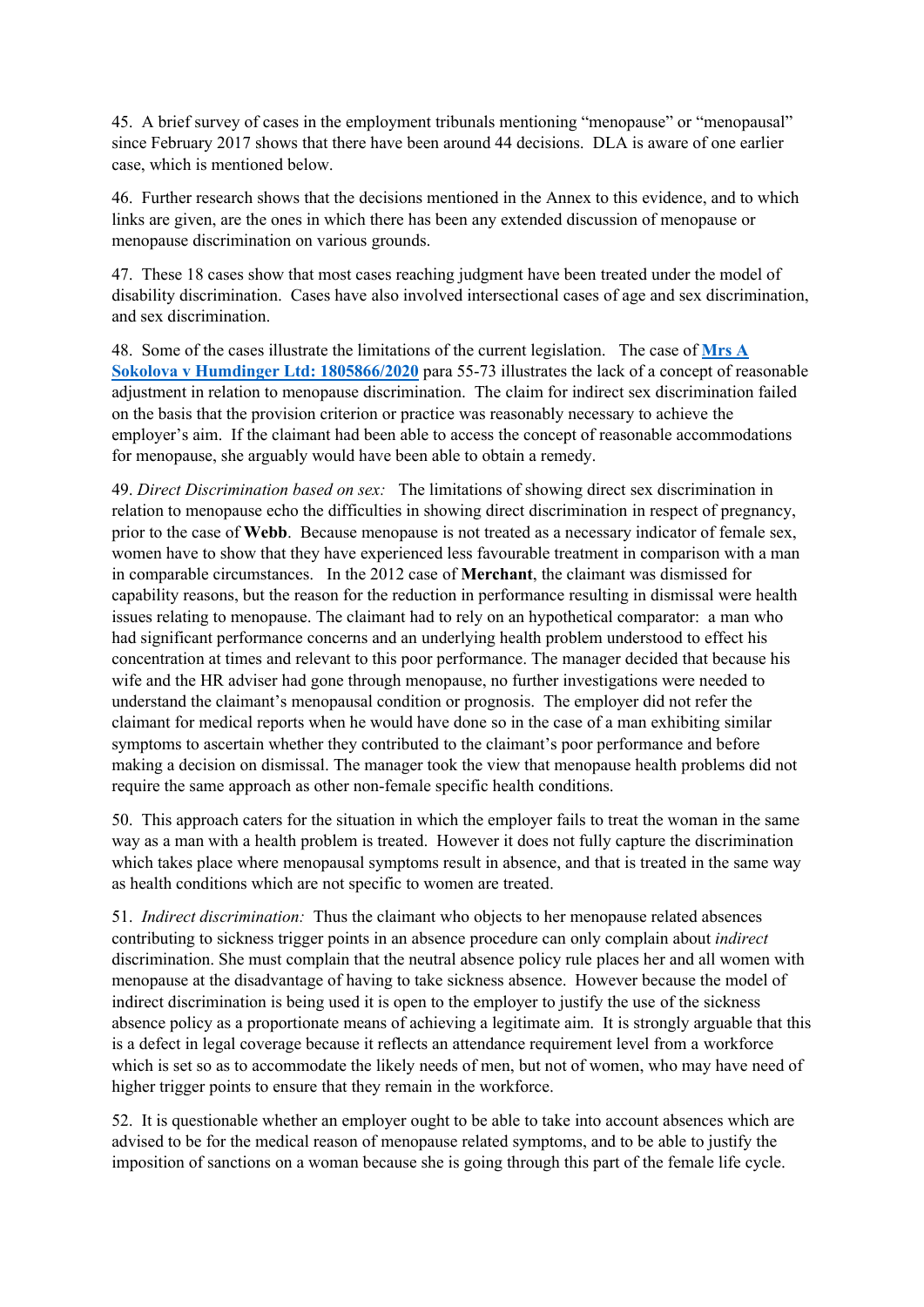53. Judged against the standards of international law, referred to above, it is suggested that the ability to justify indirect sex discrimination due to the interaction of an employer's rules and the menopause is not acceptable as it requires a tribunal to treat the current workplace and work requirements of an employer as factors which are not conditioned by gender.

54. DLA takes the view that an employer should not be able to justify disadvantaging a woman as a result of menopause unless there are no accommodations that could be made in the individual case to remove the particular disadvantage she suffers as a result of menopause.

55. At present however there is no requirement for an employer to have taken all accommodations for the menopause in the individual case which are reasonable.

## *Multiple discrimination approaches under current law*

56. Proving multiple discrimination, without the introduction of section 14 of the Equality Act 2010, is difficult in the light of **Law Society v Bahl** in which the Court of Appeal decided that each ground (race and gender) must be considered separately and a judgment be made in relation to each, so a case would fail if the claimant could not show that any aspect of her treatment related to only one ground. An example of a successful intersectional claim in relation to menopause is **[A](https://www.gov.uk/employment-tribunal-decisions/a-v-bonmarche-ltd-in-administration-4107766-2019) [v](https://www.gov.uk/employment-tribunal-decisions/a-v-bonmarche-ltd-in-administration-4107766-2019) [Bonmarche](https://www.gov.uk/employment-tribunal-decisions/a-v-bonmarche-ltd-in-administration-4107766-2019) [Ltd](https://www.gov.uk/employment-tribunal-decisions/a-v-bonmarche-ltd-in-administration-4107766-2019) [\(in](https://www.gov.uk/employment-tribunal-decisions/a-v-bonmarche-ltd-in-administration-4107766-2019) [administration\)](https://www.gov.uk/employment-tribunal-decisions/a-v-bonmarche-ltd-in-administration-4107766-2019)**[:](https://www.gov.uk/employment-tribunal-decisions/a-v-bonmarche-ltd-in-administration-4107766-2019) [4107766/2019.](https://www.gov.uk/employment-tribunal-decisions/a-v-bonmarche-ltd-in-administration-4107766-2019) This has been referred to as an example of how intersectional claims can work. However this was a case in which the respondent did not oppose the claim. In reality many cases in which multiple characteristics are involved are difficult to prosecute because of the difficulty created by Bahl and the failure of the government to implement section 14 of the Equality Act 2010. The absence of this provision effectively creates uncertainty in cases in which a claimant wishes to argue that she has been directly discriminated against because of her age and her sex (as a result of menopause).

57. Age, however, can be treated as a circumstance in a claim based solely on sex. For the most part direct discrimination claims in relation to menopause can be brought as sex discrimination claims. That approach does not, it is suggested, fully capture the discrimination that is at work. It is plainly less favourable treatment because of sex but with the added discrimination of treatment based on age.

58. *Indirect discrimination and multiple characteristics:* Although in one case the effects of two different provisions were held to be capable of being combined in relation to their effect on two different protected characteristics, s 19 is not much more successful at capturing the impact of a single rule which creates a particular disadvantage for a group defined by sex and age, than section 13.

59. *Disability:* Plainly the treatment of menopause as a disability requires women to show that they satisfy the criteria in section 6 of the Equality Act 2010. Given the model adopted in relation to disability, this requires women to identify as having an "impairment". Some concern is expressed that this requirement has a chilling effect on accessing protection from discrimination based on menopause.

60. The test for whether a person is disabled is complex and often involves considerable time and resources being expended in employment tribunals by all parties on the question of whether the claimant is a disabled person. Claimants, often unrepresented, will fear that their personal details will form part of an online judgment in perpetuity. Often claimants are put off bringing claims for these reasons.

61. The DLA believes that while some discrimination can be met by the existing rights, the coverage is inadequate and requires considerable work to establish status.

## *Should current legislation be amended*

62. In order to provide evidence on this point the DLA considered whether the protection against discrimination that is required could be provided by wholly non-legislative means or by means of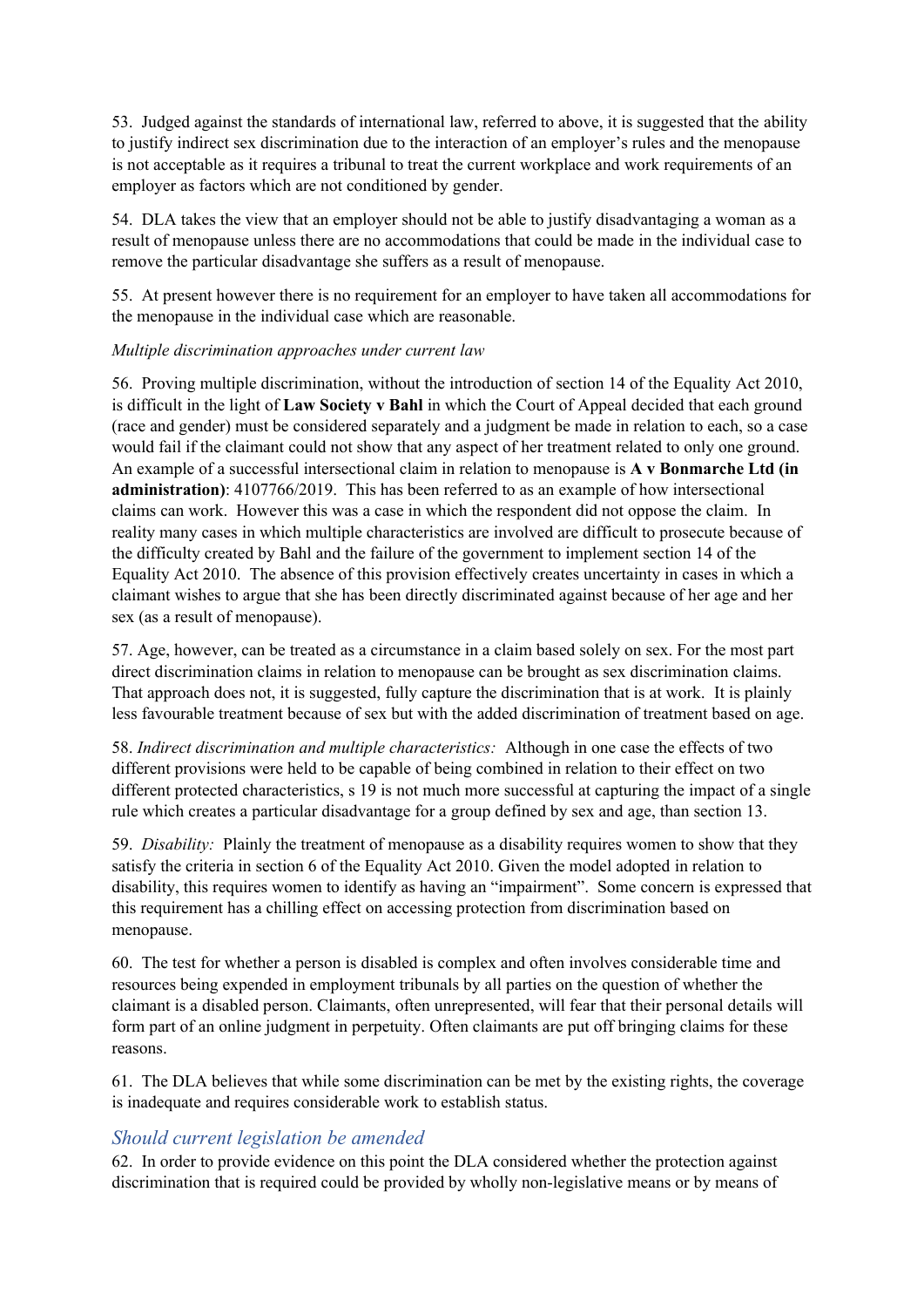secondary legislation alone. DLA also considered the extent to which such protection would be likely to be effective.

#### *Non-legislative means of filling the lacunae*

63. The attraction of non-legislative means to ensure protection is that it would not be necessary to subject these means to the extent of parliamentary scrutiny that primary legislation would require. These means would also have the attraction of speed, familiarity for those seeking to apply the law. However DLA concluded that whilst a great deal of protection can be provided by the existing law, it does not counteract the impairment of the right of women to enjoy access to the workplace and working practices in the same way as men, which is created by current policies and practices. That could only be achieved by the introduction of a right to reasonable accommodation for menopause (without the need to prove that the menopause amounts to a disability).

64. *Non-legislative means:* The DLA considers that the Equality and Human Rights Commission could be encouraged to issue a Code of Practice on avoiding menopause discrimination. This would have the aim of ensuring that (a) employers understood how the rights of those with menopause may be breached in a way that amounts to unlawful sex, age and or disability discrimination under the Equality Act 2010 (b) providing a description of when someone has menopause and what good practice would be surrounding ascertaining whether someone has menopause, (c) giving examples that would assist employers and employees to know how to alter the design of workplace policies and practices so as to accommodate the needs of all workers. Such statutory guidance could then be taken into account by a tribunal hearing cases of discrimination based on the treatment of someone who has menopause.

65. In the discussion of menopause on 7 September 2021, the Menopause Society and Henpicked: Menopause in the Workplace, expressed the view that the main problem, as they saw it, was lack of information concerning menopause for both employer and employee.

66. Plainly other non-legislative means could be adopted to try to achieve a situation in which employers have good sources of information for their managers on menopause and the needs of those with menopause, on the appropriate ways in which employees can be encouraged to talk about menopause related needs. However for the reasons already given the DLA is sceptical that voluntary means alone are sufficient. A political judgment may need to be made as to whether there are risks attached to amending primary legislation in this field.

67. *Wholly non-legislative means are not comprehensive.* As referred to above, DLA considers that wholly non-legislative means are not sufficient.

68. If the aim of ensuring that the workplace is designed to take account of the life cycle needs of women, in the same way that it currently does for the male life cycle is to be achieved a duty to make reasonable accommodations to remove disadvantages caused by workplace practices or policies to those with the menopause must be implemented.

#### *Amendment required: to deal sufficiently with individual needs arising from menopause*

69. There is no provision in relation to the disadvantage to an individual at the moment which achieves this effect unless she can show that she is a disabled person within s 6 of the EA 2010.

70. There is therefore an argument for amending the EA 2010 by creation of the protected characteristic of menopause. This would cover those who experience symptoms caused by the onset of menopause (peri-menopause) and those who have the menopause. Special provision would be needed to ensure protection for those who do not identify as women but who experience menopause/perimenopause.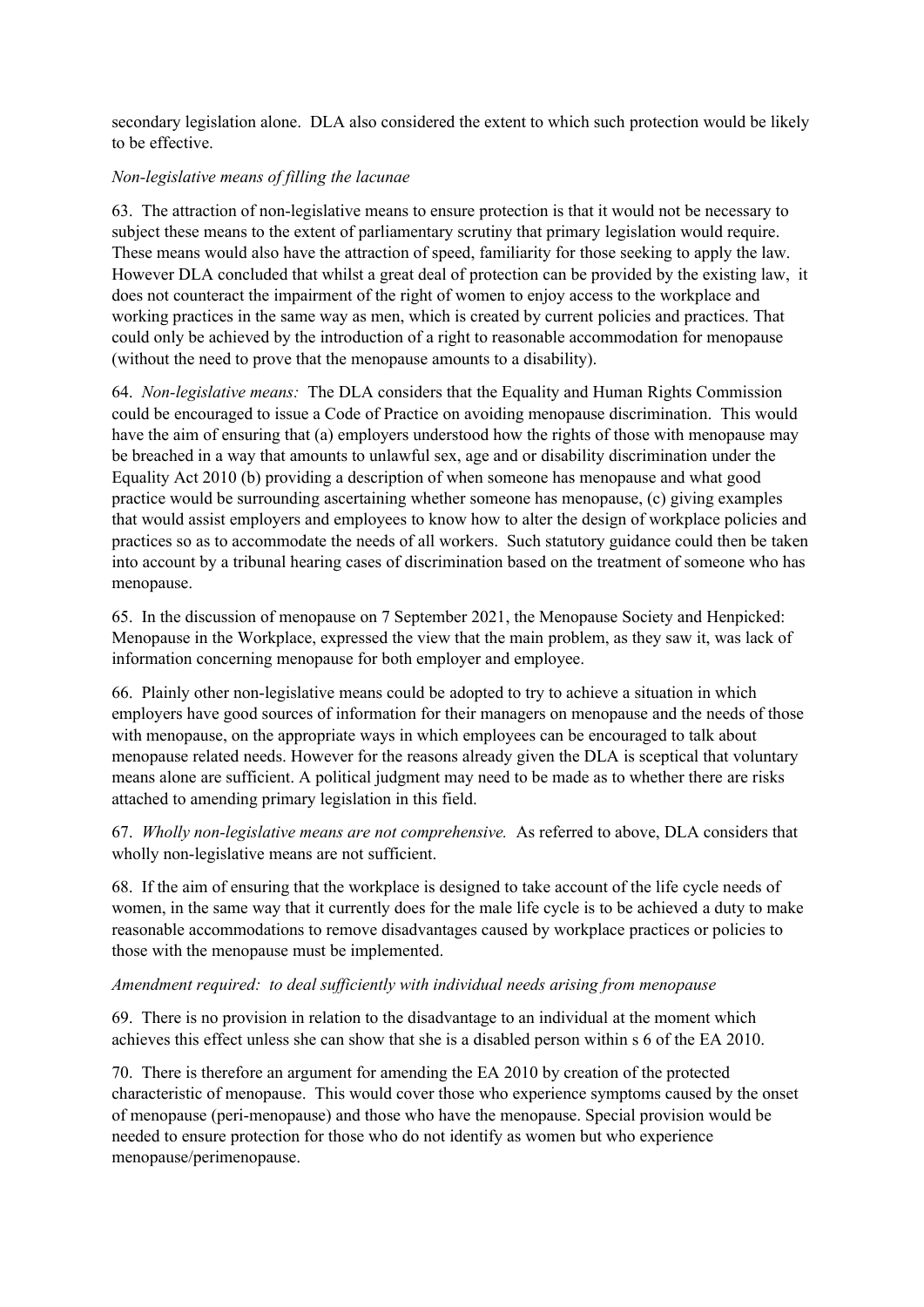71. Should this be done by primary or secondary legislation?

72. *Using secondary legislation:* One suggestion made in the DLA's consultation on this point was that menopause might be created as a deemed disability. This would have the advantage of permitting those with disability to access the existing rights. This is perhaps the simplest way of ensuring full coverage. It can also be achieved by secondary legislation. It has the downside that many women will not wish to identify as persons with disabilities simply due to going through this part of their lifecycle. The way in which it would work, however, would be using the regulation making powers under Schedule 1 paragraph 7 of the Equality Act 2010. These have been used to deem certain conditions as *not* constituting disabilities. However they permit the Secretary of State to make provision for *persons of prescribed descriptions* to be treated as having disabilities. The necessary regulations would be extremely simple. Anyone with the characteristic of menopause (defined as menopause or perimenopause) would be deemed as having a disability.

73. It is a political question whether such an approach would be acceptable, but DLA's view is that this is likely to be thought of as an unattractive solution which does not treat menopause as a normal part of a lifecycle and adopts the deficit model which has been used to define disability.

## *A separate protected characteristic*

74. The DLA proposes that effective and appropriate coverage can only be ensured by the creation of a protected characteristic of menopause. This would require amendment to primary legislation.

75. *Definition*: An individual with menopause would need to establish that at the relevant time she had menopause or peri-menopausal symptoms. This could be achieved by a GP's note, but it must be open to the claimant to prove the characteristic by other means. Those means should not however incorporate the type of threshold test seen in relation to disability cases.

76. The proposed definition inevitably creates a problem of knowledge for the employer (as well as the worker). Many symptoms of menopause can appear to be symptoms of some other conditions, such as depression. An employer who can reasonably be expected to know that the individual has menopause, should be fixed with knowledge of menopause for the purposes of determining whether unfavourable treatment was on the basis of menopause. The employer should be provided with an opportunity to prove that it could not reasonably have been expected to know that the symptoms were those of menopause and in those circumstances the claimant individual would struggle to prove that unfavourable treatment was caused by menopause.

77. The Statutory Code which would be needed to explain the law would be able to provide sufficient examples for employers, employees and tribunals to understand how this requirement for knowledge would operate fairly and effectively. It would also mitigate the risk that it is only those who are more vocal about the causation of their symptoms who are protected by illustrating situations in which, despite a lack of assertion by the individual with menopause, the employer should have been aware that the individual had this characteristic.

78. The burden of proof would rest on the individual to show that they have the characteristic. This might readily be done where there is medical evidence that a symptom is considered to have been caused by menopause. However it should be open to an individual to be able to assert that the combination of features of their case demonstrate that they have the characteristic without the need for medical evidence being supplied.

## *A right equivalent to (but not replacing) direct discrimination.*

79. The DLA suggests that section 13 sex discrimination should remain available to someone claiming unfavourable treatment because of menopause but as an alternative. The individual would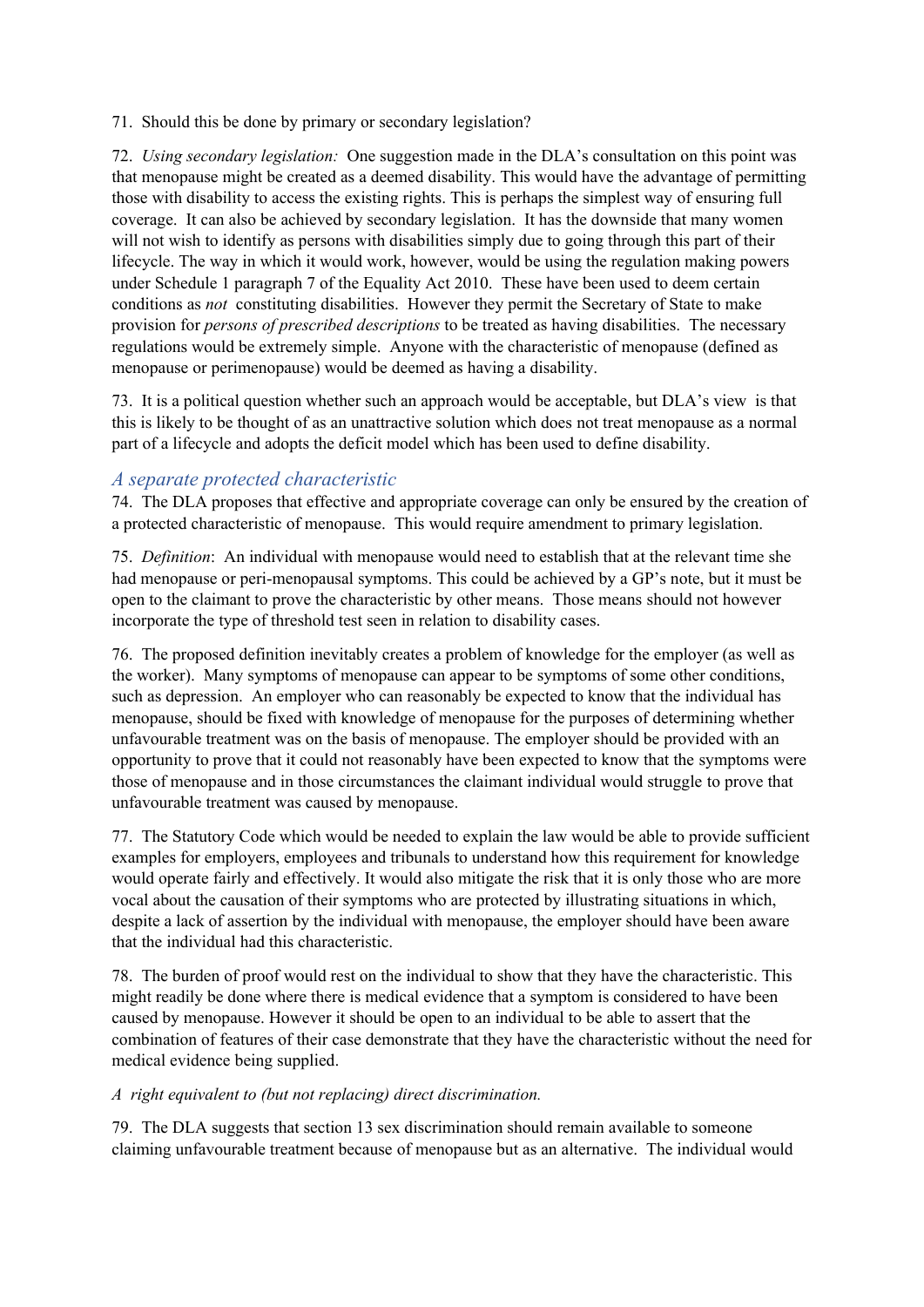be able to rely on less favourable treatment because of sex where menopause is a proxy for sex, but would be able to rely on a new right. The relevant discrimination would arise where:

A treats B unfavourably because of menopause [defined widely enough to include perimenopause].

80. The new right would enable those who do not identify as female but who have menopause to have protection from unfavourable treatment on this basis. They would not however be able to claim s13 discrimination because of sex where the treatment is based on menopause. That should not create a lacuna in the law because all less favourable treatment is a subset of unfavourable treatment. (This is because a reasonable worker would always be able to say that they have been subjected to a detriment where they have been treated less favourably than another in materially the same circumstances because of an irrelevant characteristic). Those who have rights under s 7 (gender reassignment) would therefore be able to argue s 13 discrimination on this basis using a comparison between a person with s7 characteristics and a person without.

81. *The characteristic should allow access to indirect discrimination*: DLA suggests that the new characteristic should also permit an individual to argue that they have been subjected to the unjustified application of a provision criterion or practice which places those with menopause at a particular disadvantage, and which placed them at that disadvantage.

82. *One proposal for a modified justification provision in s19 of the Equality Act 2010 in relation to menopause:* The burden of proof that a provision criterion or practice is justified should remain on the employer. However a PCP which creates the particular disadvantages mentioned should only be justified if the employer also shows that it has taken all reasonably practicable steps of accommodation to remove the disadvantage to the individual claimant.

83. The difficulty with this approach is that it requires the individual to show that people with menopause are as a group disadvantaged by the provision criterion or practice about which complaint is being made. That creates a problem of proof which may be unnecessarily difficult to overcome. Given that the effects of menopause vary between individuals, an employer could always require proof that the provision, criterion or practice disadvantages those with menopause compared with those without menopause in comparable circumstances.

84. The DLA therefore takes the view that this is an unsatisfactory approach.

85. Those with menopause should be able to argue that a provision, criterion or practice is unlawful in the same way as those arguing indirect discrimination in respect of other protected characteristics under the Equality Act 2010.

86. *A right to accommodation for menopause:* This new provision would be a right for a person with menopause to be able to claim accommodations for the effects of menopause. Because the aim of the legislation is to ensure that the workplace and policies are designed to achieve equal access for men and women and others experiencing menopause, the duty should be stronger than the duty to make reasonable adjustments.

87. The duty should be expressed as a duty to take all reasonably practicable steps that are proportionate (i.e. appropriate and reasonably necessary) in order to remove any menopause related disadvantage to the claimant caused by the employer's arrangements.

88. The duty would arise when the employer knows or ought reasonably to know that the employee has menopause and that knows or ought reasonably to know that the employee experiences a menopause related disadvantage as a result of the employer's working arrangements (i.e. provisions criteria or practices applied to the employee).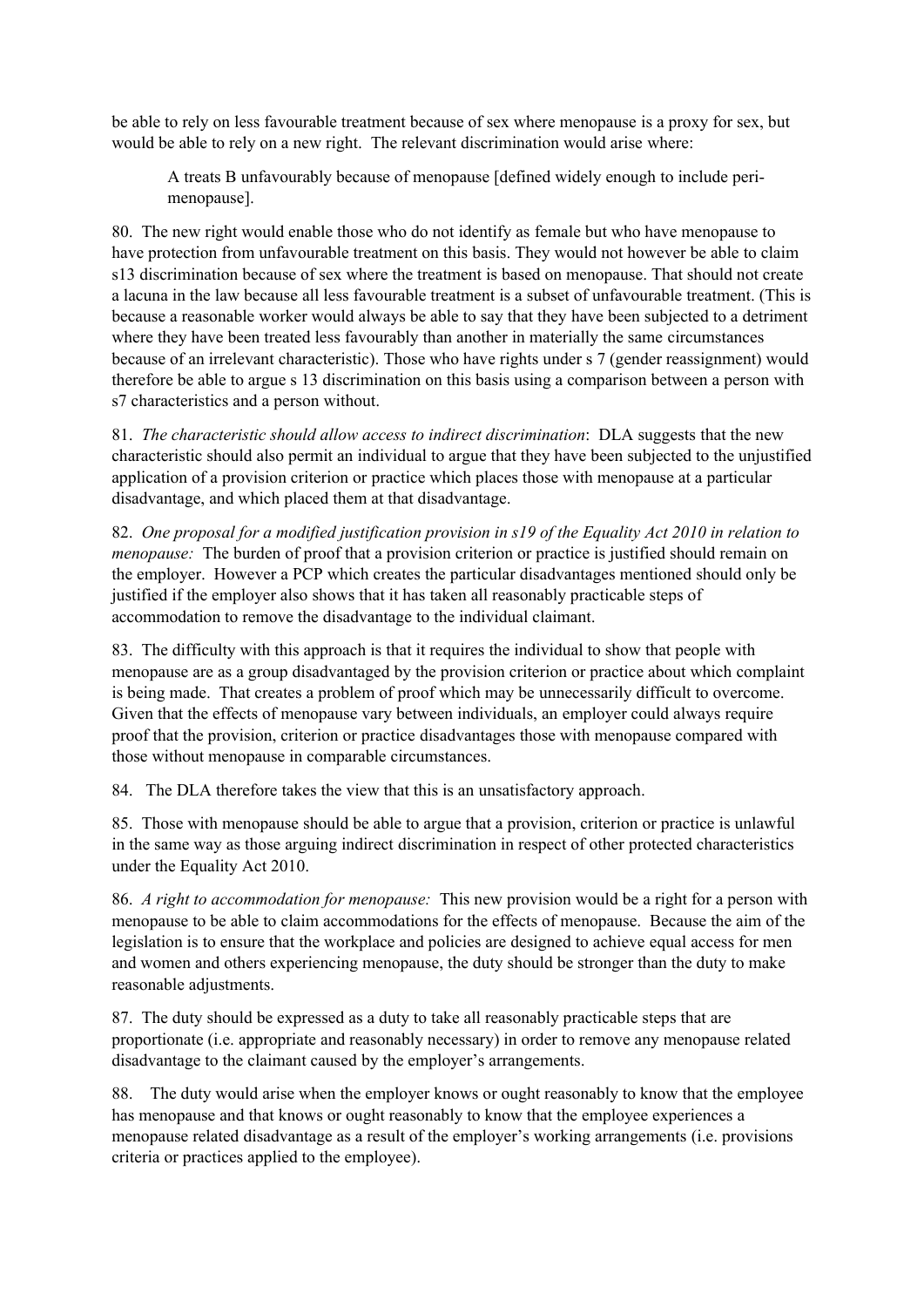89. The existing mechanisms for protection from harassment (section 26) and from victimisation for a protected act (section 27) would be sufficient for protection against menopause discrimination.

*What further legislation is required to enable employers to put in place a workplace menopause policy to protect people going through the menopause whilst at work?* 90. It is open to employers to put in place a workplace policy to protect people going through the menopause whilst at work already.

91. Public sector employers are under a duty to have due regard to the needs of those who experience the menopause (women and certain gender reassignment people) which are different from the needs of others. They are also obliged to have due regard to the need to promote equality of opportunity between men and both women and the subset of gender reassignment cases affected by this issue). It is difficult to see why any public sector employer would fail to have a menopause policy, or how a public sector employer could justify failure to have one under the section 149 Public Sector Equality Duty.

92. Private sector employers have a duty to take reasonable steps to protect employees from health and safety risks associated with the employment. Menopause presents specific risks and employers need to have policies in place for that reason alone. DLA suggests guidance be provided by HSE in a similar way to that in which it provides guidance on Health and Safety related to mental health, employee wellbeing and in respect of new or expectant mothers. This would place an obligation on employers to conduct risk assessments for those with menopause and provide templates and guidance on carrying these out. It would also ensure that if a duty to make accommodations was introduced, employers would be required to have assessed the needs of the individual with the characteristic of menopause.

93. Private sector employers will also run the risk of claims for sex/age discrimination and or disability discrimination if they fail to have policies which enable managers to ask the right questions and have regard to accurate information about the menopause.

94. In terms of legislation, no legislation is necessary to enable employers to put in place a workplace menopause policy.

95. DLA's suggestion, however is that in employers over a certain size (DLA suggests 20 employees)<sup>5</sup>, there should be a requirement to have a menopause policy which addresses (a) ensuring good information is available for managers and employees about menopause and symptoms of perimenopause (b) the (existing or new) legal rights of employees in respect of adjusting the workplace/work policies to accommodate working with menopause (such as rights to request flexible working, and the other matters set out in the Acas guidelines) (c) good means of communication (including confidential or mediated means as appropriate) of the needs of those working with menopause to management (d) indicative adjustments/accommodations that might be made to deal with menopausal symptoms.

<sup>&</sup>lt;sup>5</sup> The DLA believes that if there are concerns politically over the impact on small businesses of a regulatory requirement, some such figure would be sensible. The DLA has discussed the correct figure and offers this simply as one suggestion. The WEC, if attracted by this argument, might want to consider the initial restrictions under the Disability Discrimination Act 1995, section 7 (20 employees). Although this did not last very long it provided some reassurance initially to small businesses. S. 7 was omitted from 3.7.2003 for certain purposes and from 1.10.2004 otherwise by virtue of The Disability Discrimination Act 1995 (Amendment) Regulations (S.I. 2003/1673).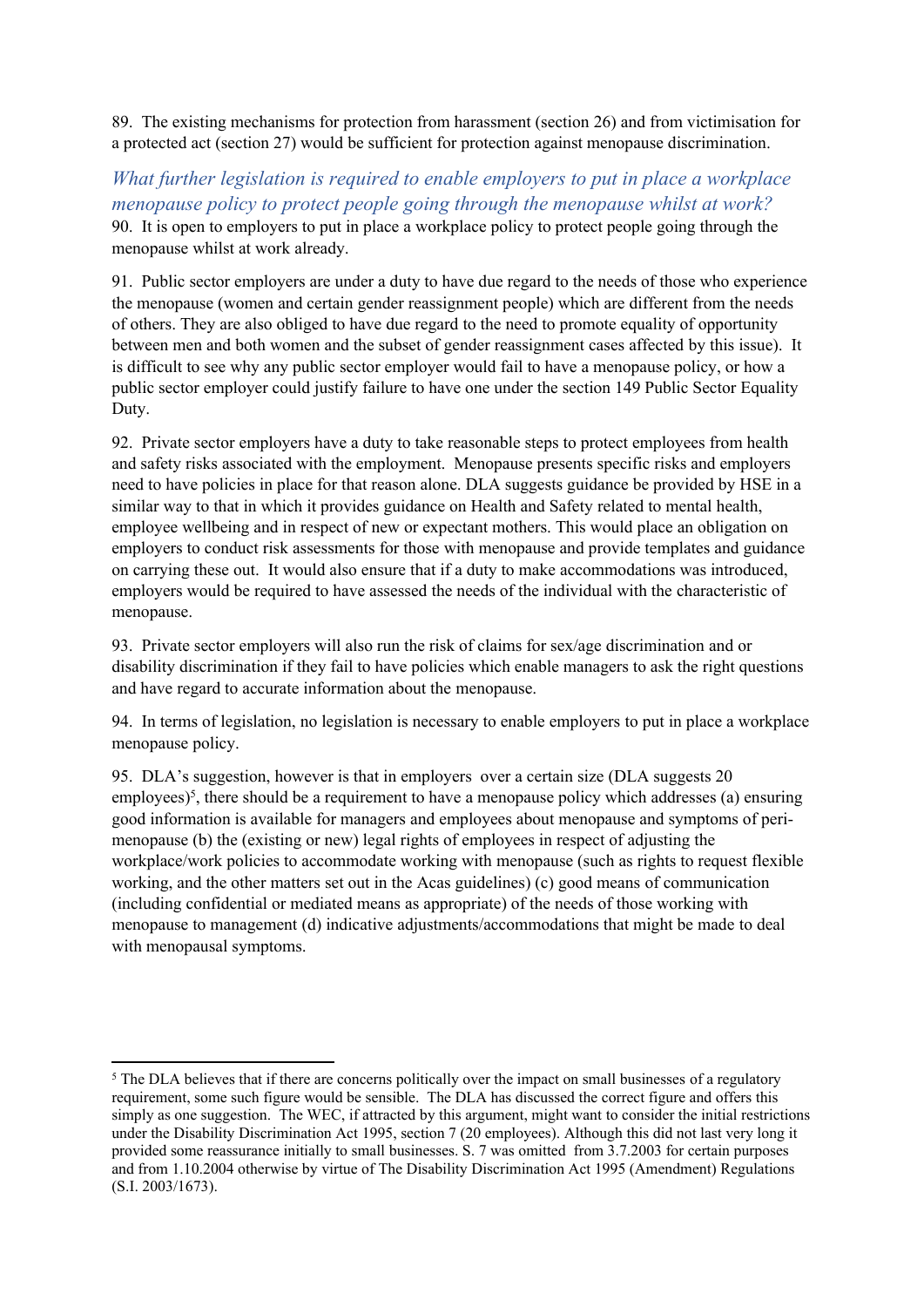Discrimination Law Association 24 September 2021

#### ANNEX

Some Tribunal cases referring to Menopause,

**[Ms](https://www.gov.uk/employment-tribunal-decisions/ms-m-davies-v-scottish-courts-and-tribunals-service-4104575-2017) [M](https://www.gov.uk/employment-tribunal-decisions/ms-m-davies-v-scottish-courts-and-tribunals-service-4104575-2017) [Davies](https://www.gov.uk/employment-tribunal-decisions/ms-m-davies-v-scottish-courts-and-tribunals-service-4104575-2017) [v](https://www.gov.uk/employment-tribunal-decisions/ms-m-davies-v-scottish-courts-and-tribunals-service-4104575-2017) [Scottish](https://www.gov.uk/employment-tribunal-decisions/ms-m-davies-v-scottish-courts-and-tribunals-service-4104575-2017) [Courts](https://www.gov.uk/employment-tribunal-decisions/ms-m-davies-v-scottish-courts-and-tribunals-service-4104575-2017) [and](https://www.gov.uk/employment-tribunal-decisions/ms-m-davies-v-scottish-courts-and-tribunals-service-4104575-2017) [Tribunals](https://www.gov.uk/employment-tribunal-decisions/ms-m-davies-v-scottish-courts-and-tribunals-service-4104575-2017) [Service:](https://www.gov.uk/employment-tribunal-decisions/ms-m-davies-v-scottish-courts-and-tribunals-service-4104575-2017) [4104575/2017](https://www.gov.uk/employment-tribunal-decisions/ms-m-davies-v-scottish-courts-and-tribunals-service-4104575-2017)** over the last 2 – 3 years, the onset of menopause which resulted in very heavy bleeding (generally referred to as flooding). The claimant became severely anaemic due to the heavy bleeding, and also felt "fuzzy", emotional and lacking in concentration at times. Para 72, symptoms relied upon; depression, cystitis, gynaecological issues which cause excessive bleeding, anaemia and is peri-menopausal. anxious and upset; suffers short term memory loss and 5 becomes confused; bleeds heavily and needs to attend the toilet frequently to change sanitary protection and she becomes weak, dizzy and disorientated because of the anaemia. Para 54 R conceded that C was a disabled person. (**Disability**)

**[Mrs](https://www.gov.uk/employment-tribunal-decisions/mrs-d-gallagher-v-marks-and-spencer-plc-2406039-slash-2020) [D](https://www.gov.uk/employment-tribunal-decisions/mrs-d-gallagher-v-marks-and-spencer-plc-2406039-slash-2020) [Gallagher](https://www.gov.uk/employment-tribunal-decisions/mrs-d-gallagher-v-marks-and-spencer-plc-2406039-slash-2020) [v](https://www.gov.uk/employment-tribunal-decisions/mrs-d-gallagher-v-marks-and-spencer-plc-2406039-slash-2020) [Marks](https://www.gov.uk/employment-tribunal-decisions/mrs-d-gallagher-v-marks-and-spencer-plc-2406039-slash-2020) [&](https://www.gov.uk/employment-tribunal-decisions/mrs-d-gallagher-v-marks-and-spencer-plc-2406039-slash-2020) [Spencer](https://www.gov.uk/employment-tribunal-decisions/mrs-d-gallagher-v-marks-and-spencer-plc-2406039-slash-2020) [plc:](https://www.gov.uk/employment-tribunal-decisions/mrs-d-gallagher-v-marks-and-spencer-plc-2406039-slash-2020) [2406039/2020](https://www.gov.uk/employment-tribunal-decisions/mrs-d-gallagher-v-marks-and-spencer-plc-2406039-slash-2020)** A case of menopausal symptoms resulting in depression. (**Disability**)

**[Ms](https://www.gov.uk/employment-tribunal-decisions/ms-k-greenfield-v-london-underground-ltd-2201181-slash-2020) [K](https://www.gov.uk/employment-tribunal-decisions/ms-k-greenfield-v-london-underground-ltd-2201181-slash-2020) [Greenfield](https://www.gov.uk/employment-tribunal-decisions/ms-k-greenfield-v-london-underground-ltd-2201181-slash-2020) [v](https://www.gov.uk/employment-tribunal-decisions/ms-k-greenfield-v-london-underground-ltd-2201181-slash-2020) [London](https://www.gov.uk/employment-tribunal-decisions/ms-k-greenfield-v-london-underground-ltd-2201181-slash-2020) [Underground](https://www.gov.uk/employment-tribunal-decisions/ms-k-greenfield-v-london-underground-ltd-2201181-slash-2020) [Ltd:](https://www.gov.uk/employment-tribunal-decisions/ms-k-greenfield-v-london-underground-ltd-2201181-slash-2020) [2201181/2020](https://www.gov.uk/employment-tribunal-decisions/ms-k-greenfield-v-london-underground-ltd-2201181-slash-2020)** illustrates the difficulty of separating menopause related absences and disability related absences. (**Disability**)

**[Ms](https://www.gov.uk/employment-tribunal-decisions/ms-s-morris-v-lauren-richards-ltd-3301633-slash-2020) [S](https://www.gov.uk/employment-tribunal-decisions/ms-s-morris-v-lauren-richards-ltd-3301633-slash-2020) [Morris](https://www.gov.uk/employment-tribunal-decisions/ms-s-morris-v-lauren-richards-ltd-3301633-slash-2020) [v](https://www.gov.uk/employment-tribunal-decisions/ms-s-morris-v-lauren-richards-ltd-3301633-slash-2020) [Lauren](https://www.gov.uk/employment-tribunal-decisions/ms-s-morris-v-lauren-richards-ltd-3301633-slash-2020) [Richards](https://www.gov.uk/employment-tribunal-decisions/ms-s-morris-v-lauren-richards-ltd-3301633-slash-2020) [Ltd:](https://www.gov.uk/employment-tribunal-decisions/ms-s-morris-v-lauren-richards-ltd-3301633-slash-2020) [3301633/2020](https://www.gov.uk/employment-tribunal-decisions/ms-s-morris-v-lauren-richards-ltd-3301633-slash-2020)** – harassment related to menopause (**Disability**)

**[Mrs](https://www.gov.uk/employment-tribunal-decisions/mrs-d-daley-v-optiva-1308074-slash-2019) [D](https://www.gov.uk/employment-tribunal-decisions/mrs-d-daley-v-optiva-1308074-slash-2019) [Daley](https://www.gov.uk/employment-tribunal-decisions/mrs-d-daley-v-optiva-1308074-slash-2019) [v](https://www.gov.uk/employment-tribunal-decisions/mrs-d-daley-v-optiva-1308074-slash-2019) [Optiva:](https://www.gov.uk/employment-tribunal-decisions/mrs-d-daley-v-optiva-1308074-slash-2019) [1308074/2019](https://www.gov.uk/employment-tribunal-decisions/mrs-d-daley-v-optiva-1308074-slash-2019)** found **disability** by reason of menopause symptoms and underactive thyroid. (see para 43 ff) (**Disability**).

**[Mrs](https://www.gov.uk/employment-tribunal-decisions/mrs-l-m-sloan-v-dumfries-and-galloway-health-board-4100022-slash-2020) [L](https://www.gov.uk/employment-tribunal-decisions/mrs-l-m-sloan-v-dumfries-and-galloway-health-board-4100022-slash-2020) [M](https://www.gov.uk/employment-tribunal-decisions/mrs-l-m-sloan-v-dumfries-and-galloway-health-board-4100022-slash-2020) [Sloan](https://www.gov.uk/employment-tribunal-decisions/mrs-l-m-sloan-v-dumfries-and-galloway-health-board-4100022-slash-2020) [v](https://www.gov.uk/employment-tribunal-decisions/mrs-l-m-sloan-v-dumfries-and-galloway-health-board-4100022-slash-2020) [Dumfries](https://www.gov.uk/employment-tribunal-decisions/mrs-l-m-sloan-v-dumfries-and-galloway-health-board-4100022-slash-2020) [and](https://www.gov.uk/employment-tribunal-decisions/mrs-l-m-sloan-v-dumfries-and-galloway-health-board-4100022-slash-2020) [Galloway](https://www.gov.uk/employment-tribunal-decisions/mrs-l-m-sloan-v-dumfries-and-galloway-health-board-4100022-slash-2020) [Health](https://www.gov.uk/employment-tribunal-decisions/mrs-l-m-sloan-v-dumfries-and-galloway-health-board-4100022-slash-2020) [Board:](https://www.gov.uk/employment-tribunal-decisions/mrs-l-m-sloan-v-dumfries-and-galloway-health-board-4100022-slash-2020) [4100022/2020](https://www.gov.uk/employment-tribunal-decisions/mrs-l-m-sloan-v-dumfries-and-galloway-health-board-4100022-slash-2020)** indirect **sex** discrimination, **age** discrimination in relation to **age** band for menopause – said to be 50-65, see discussion at para 211ff.

**[Miss](https://www.gov.uk/employment-tribunal-decisions/miss-j-donnachie-v-telent-technology-services-ltd-1300005-2020) [J](https://www.gov.uk/employment-tribunal-decisions/miss-j-donnachie-v-telent-technology-services-ltd-1300005-2020) [Donnachie](https://www.gov.uk/employment-tribunal-decisions/miss-j-donnachie-v-telent-technology-services-ltd-1300005-2020) [v](https://www.gov.uk/employment-tribunal-decisions/miss-j-donnachie-v-telent-technology-services-ltd-1300005-2020) [Telent](https://www.gov.uk/employment-tribunal-decisions/miss-j-donnachie-v-telent-technology-services-ltd-1300005-2020) [Technology](https://www.gov.uk/employment-tribunal-decisions/miss-j-donnachie-v-telent-technology-services-ltd-1300005-2020) [Services](https://www.gov.uk/employment-tribunal-decisions/miss-j-donnachie-v-telent-technology-services-ltd-1300005-2020) [Ltd:](https://www.gov.uk/employment-tribunal-decisions/miss-j-donnachie-v-telent-technology-services-ltd-1300005-2020) [1300005/2020](https://www.gov.uk/employment-tribunal-decisions/miss-j-donnachie-v-telent-technology-services-ltd-1300005-2020)** (**Disability**): Menopause – Symptoms of Menopause (including anxiety and problems with concentration); and/or b. Raynaud's Syndrome. Considers at para 22: no reason why, in principle, 'typical' menopausal symptoms cannot have the relevant disabling effect on an individual. The descriptions of the potential impact of symptoms on day-to-day activities in the EHRC Code of Practice seems to me to be particularly relevant to the Claimant's situation. I have little hesitation in concluding that the effect of her menopausal impairment on her day-to-day activities is more than minor or trivial. The range of her daily activities and her ability to undertake them when she would wish with the rhythm and frequency she once did is markedly affected as set out above. It would undoubtedly be even more so were she was not taking HRT.

**[Miss](https://www.gov.uk/employment-tribunal-decisions/miss-k-rose-v-the-commissioner-of-police-for-the-metropolis-3203055-slash-2019) [K](https://www.gov.uk/employment-tribunal-decisions/miss-k-rose-v-the-commissioner-of-police-for-the-metropolis-3203055-slash-2019) [Rose](https://www.gov.uk/employment-tribunal-decisions/miss-k-rose-v-the-commissioner-of-police-for-the-metropolis-3203055-slash-2019) [v](https://www.gov.uk/employment-tribunal-decisions/miss-k-rose-v-the-commissioner-of-police-for-the-metropolis-3203055-slash-2019) [The](https://www.gov.uk/employment-tribunal-decisions/miss-k-rose-v-the-commissioner-of-police-for-the-metropolis-3203055-slash-2019) [Commissioner](https://www.gov.uk/employment-tribunal-decisions/miss-k-rose-v-the-commissioner-of-police-for-the-metropolis-3203055-slash-2019) [of](https://www.gov.uk/employment-tribunal-decisions/miss-k-rose-v-the-commissioner-of-police-for-the-metropolis-3203055-slash-2019) [Police](https://www.gov.uk/employment-tribunal-decisions/miss-k-rose-v-the-commissioner-of-police-for-the-metropolis-3203055-slash-2019) [for](https://www.gov.uk/employment-tribunal-decisions/miss-k-rose-v-the-commissioner-of-police-for-the-metropolis-3203055-slash-2019) [the](https://www.gov.uk/employment-tribunal-decisions/miss-k-rose-v-the-commissioner-of-police-for-the-metropolis-3203055-slash-2019) [Metropolis:](https://www.gov.uk/employment-tribunal-decisions/miss-k-rose-v-the-commissioner-of-police-for-the-metropolis-3203055-slash-2019) [3203055/2019](https://www.gov.uk/employment-tribunal-decisions/miss-k-rose-v-the-commissioner-of-police-for-the-metropolis-3203055-slash-2019)** para 91 and following (**Disability**).  $Q = \text{did}$  the symptoms have a more than minor or trivial effect?

**[Miss](https://www.gov.uk/employment-tribunal-decisions/miss-ibolya-kun-v-cambridge-university-hospital-nhs-foundation-trust-3201544-2018) [Ibolya](https://www.gov.uk/employment-tribunal-decisions/miss-ibolya-kun-v-cambridge-university-hospital-nhs-foundation-trust-3201544-2018) [Kun](https://www.gov.uk/employment-tribunal-decisions/miss-ibolya-kun-v-cambridge-university-hospital-nhs-foundation-trust-3201544-2018) [v](https://www.gov.uk/employment-tribunal-decisions/miss-ibolya-kun-v-cambridge-university-hospital-nhs-foundation-trust-3201544-2018) [Cambridge](https://www.gov.uk/employment-tribunal-decisions/miss-ibolya-kun-v-cambridge-university-hospital-nhs-foundation-trust-3201544-2018) [University](https://www.gov.uk/employment-tribunal-decisions/miss-ibolya-kun-v-cambridge-university-hospital-nhs-foundation-trust-3201544-2018) [Hospital](https://www.gov.uk/employment-tribunal-decisions/miss-ibolya-kun-v-cambridge-university-hospital-nhs-foundation-trust-3201544-2018) [NHS](https://www.gov.uk/employment-tribunal-decisions/miss-ibolya-kun-v-cambridge-university-hospital-nhs-foundation-trust-3201544-2018) [Foundation](https://www.gov.uk/employment-tribunal-decisions/miss-ibolya-kun-v-cambridge-university-hospital-nhs-foundation-trust-3201544-2018) [Trust:](https://www.gov.uk/employment-tribunal-decisions/miss-ibolya-kun-v-cambridge-university-hospital-nhs-foundation-trust-3201544-2018) [3201544/2018](https://www.gov.uk/employment-tribunal-decisions/miss-ibolya-kun-v-cambridge-university-hospital-nhs-foundation-trust-3201544-2018)** paras 14-15: disabled by virtue of heat sensitivity. (**Disability**)

**[Ms](https://www.gov.uk/employment-tribunal-decisions/ms-a-mcmahon-v-rothwell-and-evans-llp-and-r-pundick-2410998-slash-2019) [A](https://www.gov.uk/employment-tribunal-decisions/ms-a-mcmahon-v-rothwell-and-evans-llp-and-r-pundick-2410998-slash-2019) [McMahon](https://www.gov.uk/employment-tribunal-decisions/ms-a-mcmahon-v-rothwell-and-evans-llp-and-r-pundick-2410998-slash-2019) [v](https://www.gov.uk/employment-tribunal-decisions/ms-a-mcmahon-v-rothwell-and-evans-llp-and-r-pundick-2410998-slash-2019) [Rothwell](https://www.gov.uk/employment-tribunal-decisions/ms-a-mcmahon-v-rothwell-and-evans-llp-and-r-pundick-2410998-slash-2019) [&](https://www.gov.uk/employment-tribunal-decisions/ms-a-mcmahon-v-rothwell-and-evans-llp-and-r-pundick-2410998-slash-2019) [Evans](https://www.gov.uk/employment-tribunal-decisions/ms-a-mcmahon-v-rothwell-and-evans-llp-and-r-pundick-2410998-slash-2019) [LLP](https://www.gov.uk/employment-tribunal-decisions/ms-a-mcmahon-v-rothwell-and-evans-llp-and-r-pundick-2410998-slash-2019) [and](https://www.gov.uk/employment-tribunal-decisions/ms-a-mcmahon-v-rothwell-and-evans-llp-and-r-pundick-2410998-slash-2019) [R](https://www.gov.uk/employment-tribunal-decisions/ms-a-mcmahon-v-rothwell-and-evans-llp-and-r-pundick-2410998-slash-2019) [Pundick:](https://www.gov.uk/employment-tribunal-decisions/ms-a-mcmahon-v-rothwell-and-evans-llp-and-r-pundick-2410998-slash-2019) [2410998/2019](https://www.gov.uk/employment-tribunal-decisions/ms-a-mcmahon-v-rothwell-and-evans-llp-and-r-pundick-2410998-slash-2019)** Successful on menopause as disability, failed on merits. Discussion of menopause as disability from paragraph 108. (**Disability**)